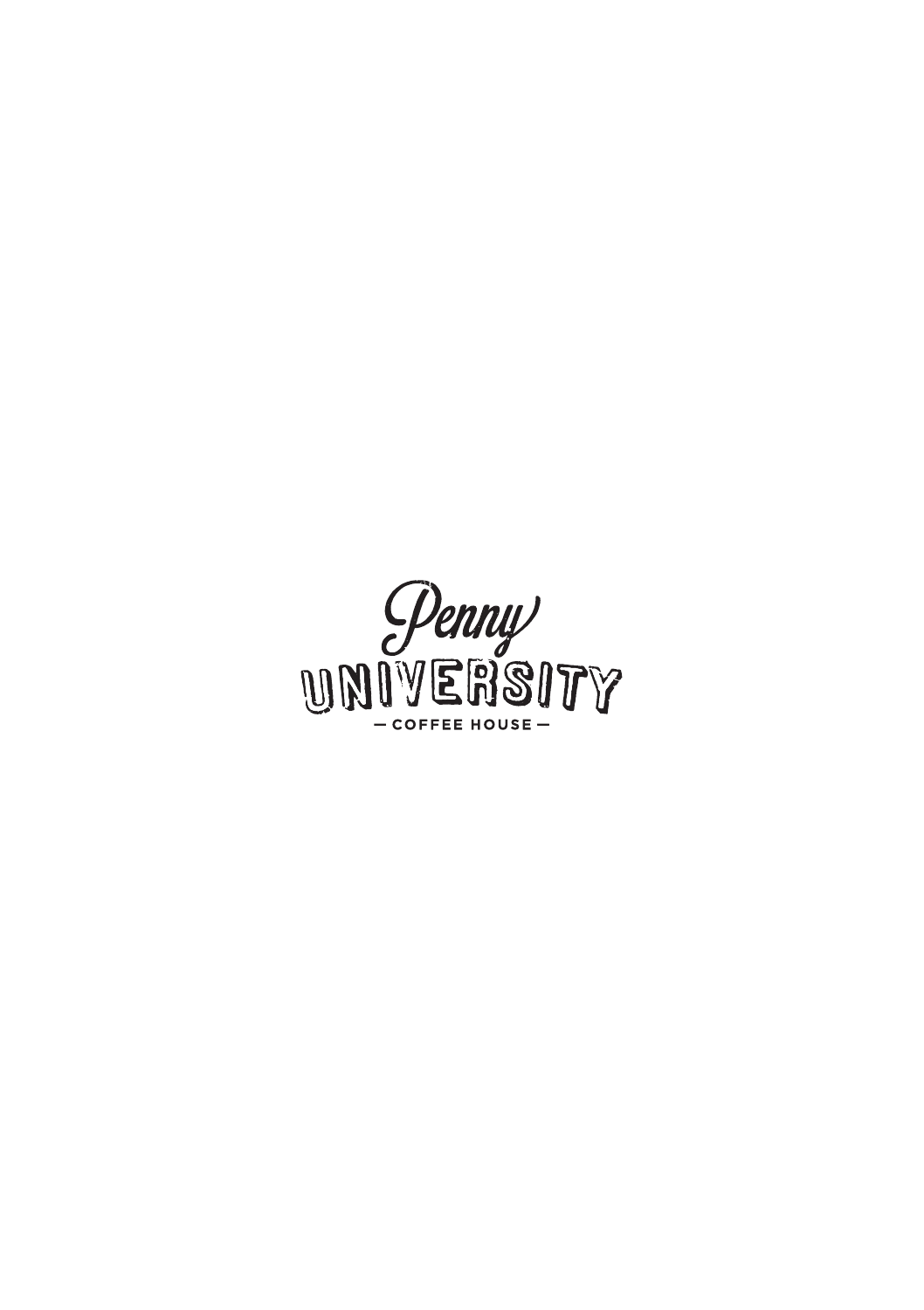# all day menu

| TOAST DF, GF, V                                                                                                                                                                                               | 9              |
|---------------------------------------------------------------------------------------------------------------------------------------------------------------------------------------------------------------|----------------|
| Sourdough, kibbled wheat and rye sourdough, fruit, GF white or GF fruit with marmalade, jam,<br>vegemite, crunchy peanut butter, nutella or cinnamon and maple.                                               |                |
| + Gluten free                                                                                                                                                                                                 | $+2$           |
| + Three Mills dark rye                                                                                                                                                                                        | $+1$           |
| + Nonies gluten free bread; (fruit, seeded)                                                                                                                                                                   | $+2$           |
| EGGS YOUR WAY                                                                                                                                                                                                 | 14             |
| Two free range eggs, poached, scrambled or fried with toast.                                                                                                                                                  |                |
| + add Penny's tomato salsa / spicy harissa baked beans / buffalo ricotta                                                                                                                                      | $+4$ ea        |
| + add Roasted field mushroom / sautéed kale / confit potatoes / asparagus                                                                                                                                     | $+5$ ea        |
| + add Avocado                                                                                                                                                                                                 | $+5.5$         |
| + add Chorizo / Haloumi                                                                                                                                                                                       | $+6$ ea        |
| + add 'Pialligo bacon'                                                                                                                                                                                        | $+6.5$         |
| + add Cured salmon                                                                                                                                                                                            | $+7$           |
| + Gluten free bread                                                                                                                                                                                           | $+2$           |
| BIRCHER GF*, DF*, VE*, V                                                                                                                                                                                      | 21             |
| Chia, teff and oat bircher, with seasonal fruits, and house made sweet labneh rolled with a<br>pistachio dukkah.                                                                                              |                |
| AVO DISH GF*, DF*, V, VE*                                                                                                                                                                                     | 21             |
| Smashed avocado and chèvre on grilled dark rye, with charred corn and quinoa tabouleh,<br>topped with a 63°c egg and a drop of chilli oil.                                                                    |                |
| + add Pialligo bacon<br>+ add Field mushroom                                                                                                                                                                  | $+6.5$<br>$+5$ |
| GREEN EGGS & HAM DF*, GF*, V*                                                                                                                                                                                 | 23             |
| Pea and herb scrambled 'Darabalara Farm' free ranged eggs on char-grilled 'Three Mills'<br>cracked rye sourdough, topped with a warm tomato salsa, shaved Pecorino and 'Balzanelli'<br>double smoked leg ham. |                |
| + add Field mushroom                                                                                                                                                                                          | $+5$           |
|                                                                                                                                                                                                               |                |

Surcharge applies on Saturdays and Sundays (10%) and public holidays (15%). Cakeage \$2.5pp. Card fee for American Express (3%), Visa & Mastercard (1.5%). All prices are GST inclusive. No split bills.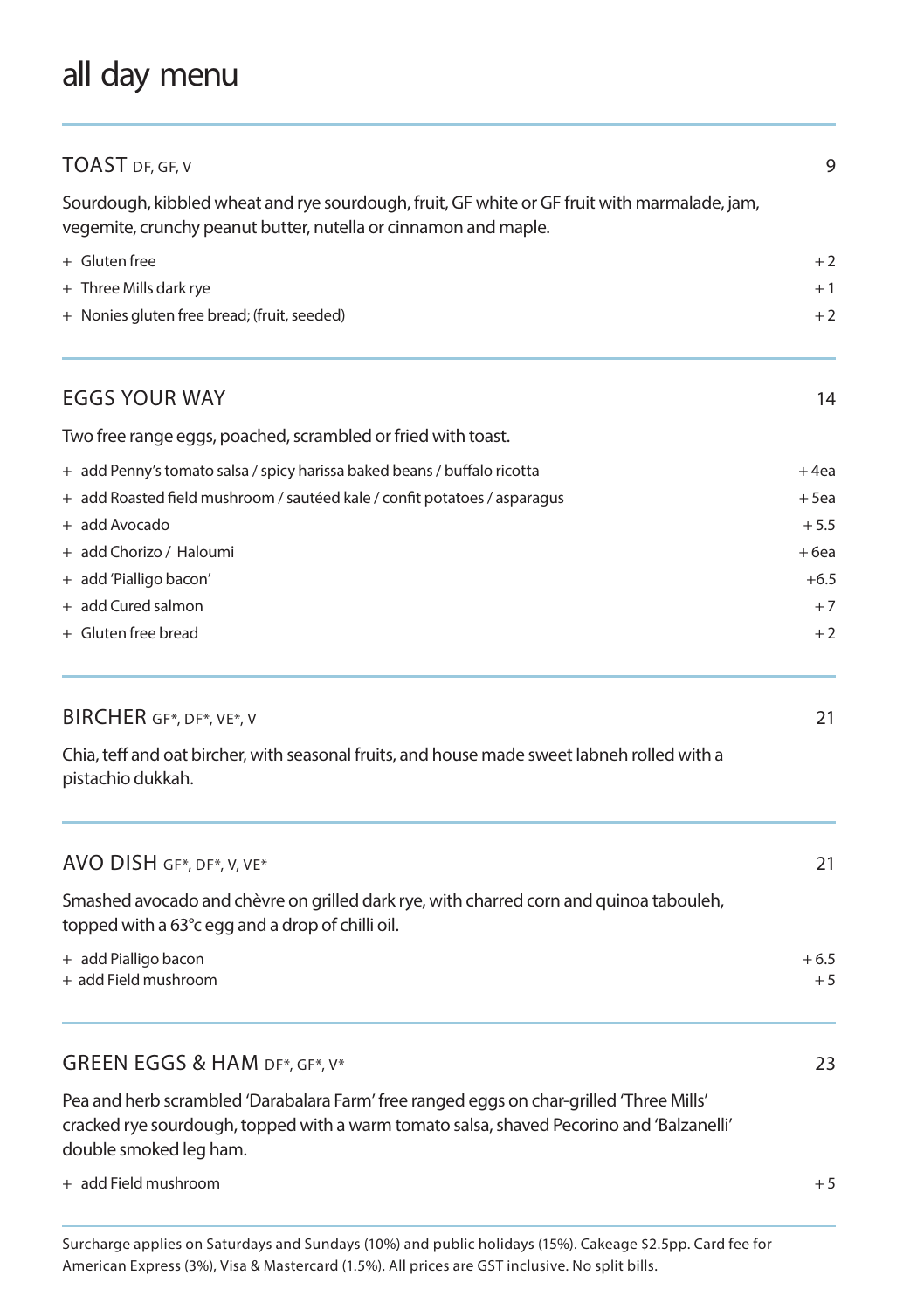| OKONOMIYAKI SAVOURY PANCAKE DF, V                                                                                                                                                                                                 | 23     |
|-----------------------------------------------------------------------------------------------------------------------------------------------------------------------------------------------------------------------------------|--------|
| Japanese style savoury pancake with savoy cabbage, shiitake mushrooms, sweet potato and<br>shallots topped with a Japanese pickle and green leaf salad. Finished with Nori and miso<br>mayonnaise, house-made Japanese BBQ sauce. |        |
| + add Pialligo bacon                                                                                                                                                                                                              | $+6.5$ |
| + add Fried egg                                                                                                                                                                                                                   | $+3$   |
| PIALLIGO HASH DF*                                                                                                                                                                                                                 | 24     |
| Pialligo pork, fennel and chilli sausage with diced Pialligo bacon, confit potatoes and a medley<br>of vegetables, pan tossed with a house-made Szechuan chilli sauce, sprinkled with puffed rice<br>and topped with a fried egg. |        |
| + add avocado                                                                                                                                                                                                                     | $+5.5$ |
| + add Pialligo bacon                                                                                                                                                                                                              | $+6.5$ |
| BALLI'S VEGETARIAN BURGER DF*, GF*, V, VE*                                                                                                                                                                                        | 23     |
| Spiced vegetable (kale and broccolini), quinoa and black bean patty with lettuce, pear chutney<br>and a tomato and capsicum hummus in an activated charcoal bun. Served with thyme<br>salted chips.                               |        |
| KATSU BURGER DF*, GF*                                                                                                                                                                                                             | 25     |
| Crumbed chicken breast fillet marinated in Penny's own spice blend, served in a potato bun<br>with pickles, lettuce, Japanese mayonnaise and BBQ sauce. Served with shoestring fries.                                             |        |
| POKE BOWL DF, GF                                                                                                                                                                                                                  |        |
| — Confit salmon                                                                                                                                                                                                                   | 28     |
| - Master stock poached chicken                                                                                                                                                                                                    | 26     |
| - Mushroom poke bowl V, VE*                                                                                                                                                                                                       | 23     |
| Served with Japanese mayonnaise, assorted pickled and fresh vegetables set on a bowl of<br>organic black rice                                                                                                                     |        |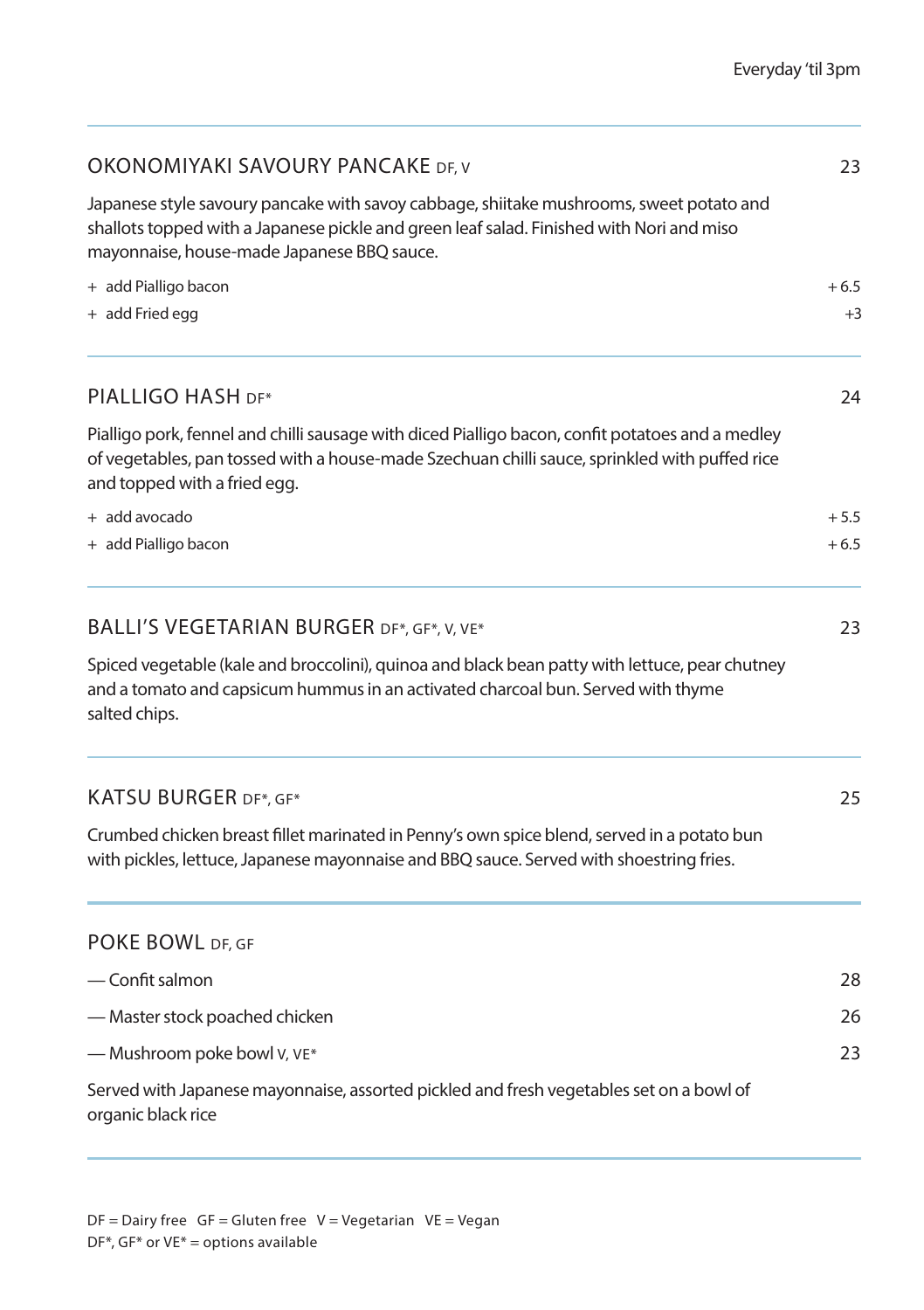# hot drinks

### COFFEE

At Penny, we believe in good, strong, quality coffee; So we like to serve our coffee as a double shot of espresso. Our house blend works best with milk, while our single origins are most appreciated when served black.

| Small<br>Large          | 5<br>5.5 |
|-------------------------|----------|
| + soy / macadamia / oat | $+1$     |
| $+$ decaf               | $+1$     |
| + add extra shot        | $+1$     |
|                         |          |
|                         |          |

### POUR OVER 8.5

See specials or waitstaff.

#### BATCH BREW

| See specials or waitstaff. |      |
|----------------------------|------|
| Small                      | 5.5  |
| Large                      | 7    |
| $+$ refill                 | $+3$ |

### SOY CHALL ATTE

| Small | 5.5 |
|-------|-----|
| Large | 6.5 |

### CACAO HOT CHOCOLATE

| Small                  | 5.5   |
|------------------------|-------|
| Large                  | 6.5   |
| + chilli hot chocolate | $+.5$ |

#### SOY MATCHA LATTE

Infused with cinnamon and honey.

| Small | 7 |
|-------|---|
| Large | 8 |

#### SOY GOLDEN LATTE

| Turmeric, cinnamon, maple. |     |
|----------------------------|-----|
| Small                      | 6.5 |
| Large                      | 7.5 |
|                            |     |

### BEETROOT HOT CHOCOLATE

| Cinnamon, chilli cacao on soy. |     |
|--------------------------------|-----|
| Small                          | 7.5 |
| Large                          | 8.5 |

## tea time

### TEA JOURNEYS LOOSE LEAF TEA

| Ceylon breakfast                                | 5.2 | White 'Peony k                     |
|-------------------------------------------------|-----|------------------------------------|
| Earl grey                                       | 5.2 | Stickichai on so                   |
| Peppermint and fennel seed                      | 5.2 | Lemon and gir                      |
| Green 'Zhejiang Mountain'                       | 5.2 |                                    |
| Oolong 'a dance between<br>green and black tea' | 6   | Ask our waitsta<br>today's special |

| White 'Peony King'      |  |
|-------------------------|--|
| Stickichai on soy       |  |
| Lemon and ginger        |  |
|                         |  |
| Ask our waitstaff for   |  |
| today's speciality tea. |  |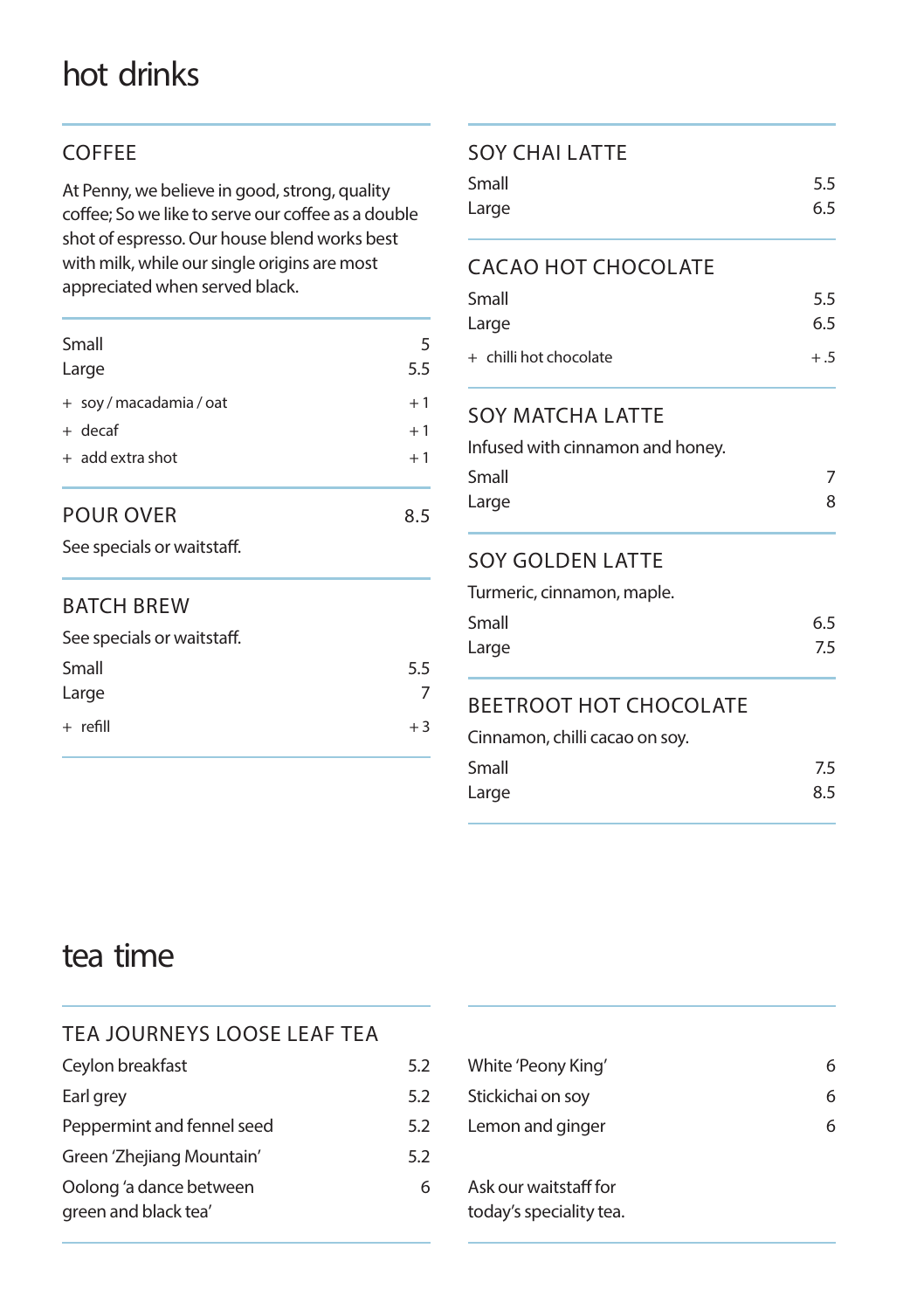# cold drinks

| <b>ICED COFFEE</b>                                                       | 7              | FI77Y                                          |     |
|--------------------------------------------------------------------------|----------------|------------------------------------------------|-----|
| Espresso over orange rind,                                               |                | Organic fair-trade soft drinks.                |     |
| with ice and milk, served                                                |                | Lemmy                                          | 7   |
| with panela syrup.                                                       |                | Karma Cola                                     | 7   |
|                                                                          |                | Gingerella                                     | 7   |
| <b>COLD BREW</b><br>Cold filter coffee. Ask waitstaff for today's single | $\overline{7}$ | Lemmy, lime and bitters                        | 7.5 |
| <b>ICED MATCHA</b>                                                       | 8.5            | NATURAI SPARKIING<br><b>CORDIALS</b>           | 8   |
| Matcha, cinnamon, honey,<br>blended with soy.                            |                | Please ask our waitstaff for today's options.  |     |
|                                                                          |                | <b>KOMBUCHA</b>                                | 7.5 |
| <b>ICED TEA</b><br>Please ask our waitstaff for today's iced tea         | 8              | Please ask our waitstaff for today's flavours. |     |
| special.                                                                 |                | <b>HOUSE-MADE</b><br>LEMONADE                  | 8.5 |
| <b>FRESH JUICE</b><br>— Orange                                           | 8              | Please ask our waitstaff for today's special.  |     |
| — Apple                                                                  |                | <b>SAN PELLEGRINO</b>                          | 7.5 |
| Please ask our waitstaff for today's juice of the<br>day.                |                | Sparkling mineral water.<br>500mL              |     |

## smoothies

| <b>MONKEY BUSINESS</b>                                                        | 12 | <b>GREEN HEMP</b>                                         | 12 |
|-------------------------------------------------------------------------------|----|-----------------------------------------------------------|----|
| Banana, cacao, chaga powder<br>on coconut milk.                               |    | Banana, kale, spinach, hemp, lemon on coconut<br>milk.    |    |
| PRETTY IN PINK                                                                | 12 | SHAKE OF THE DAY                                          |    |
| Dragonfruit powder, chia, hemp seeds, mango,<br>strawberries on coconut milk. |    | Please ask our waitstaff for today's smoothie<br>special. |    |
|                                                                               |    |                                                           |    |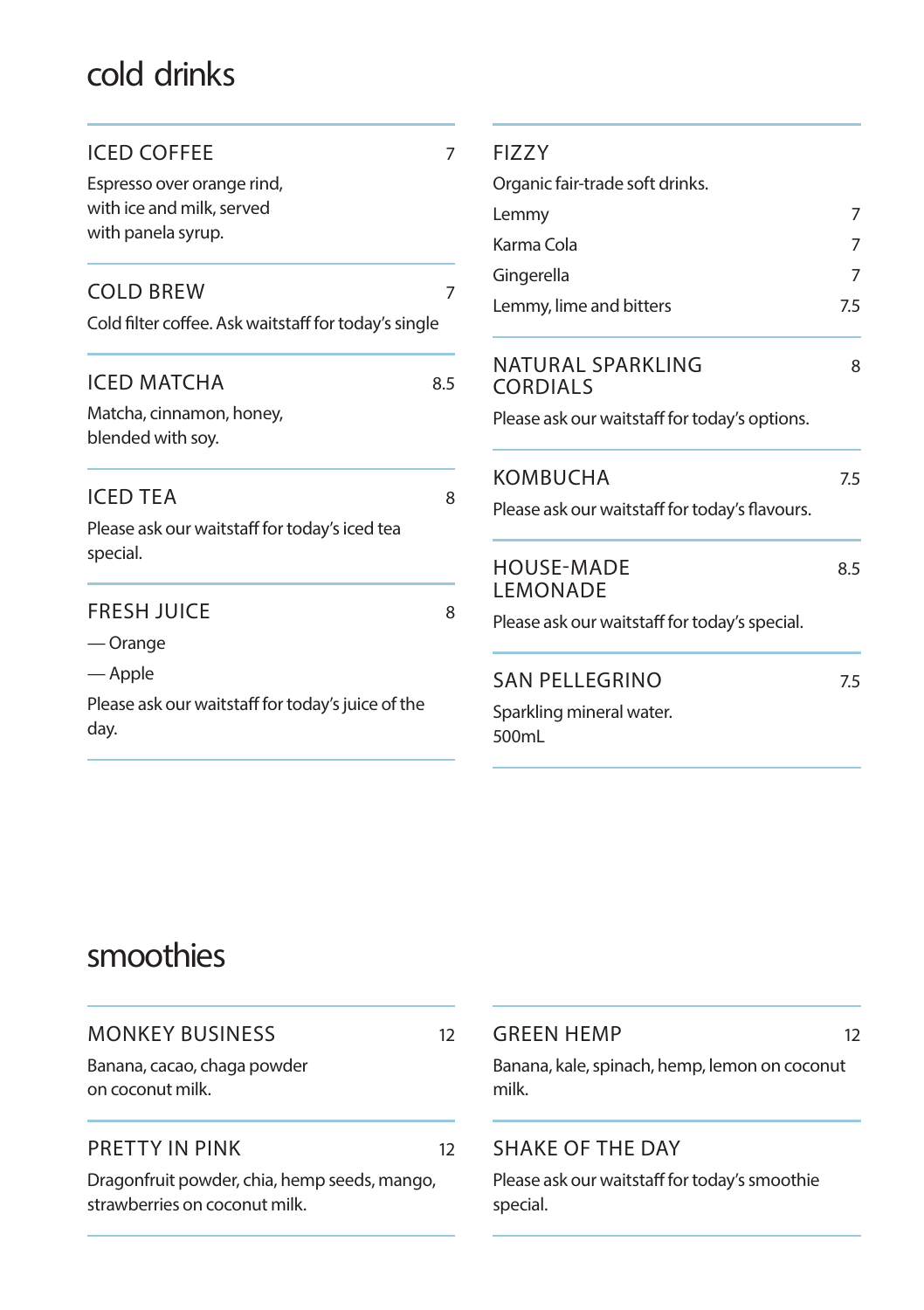# brunch cocktails

| <b>BLOODY MARY</b>                                                        | 19     |
|---------------------------------------------------------------------------|--------|
| Vodka, tomato juice, worcestershire, lemon, tabasco, pepper, celery salt. |        |
| <b>ESPRESSO MARTINI</b>                                                   | 20     |
| Vodka, Kahlúa, house blend espresso, panela.                              |        |
| THYME FOR GIN                                                             | 21     |
| Gin, fig aperitif, thyme, lemon.                                          |        |
| <b>MIMOSA</b>                                                             | 15     |
| Mount Majura 'The Silurian', fresh orange juice.                          |        |
| <b>NEGRONI</b>                                                            | 19     |
| Campari, gin, sweet vermouth.                                             |        |
| <b>DARK 'N STORMY</b>                                                     | 18     |
| Spiced rum, Brookvale Union ginger beer, lime.                            |        |
| <b>COCKTAIL OF THE DAY</b>                                                | $\ast$ |
| See specials or waitstaff.                                                |        |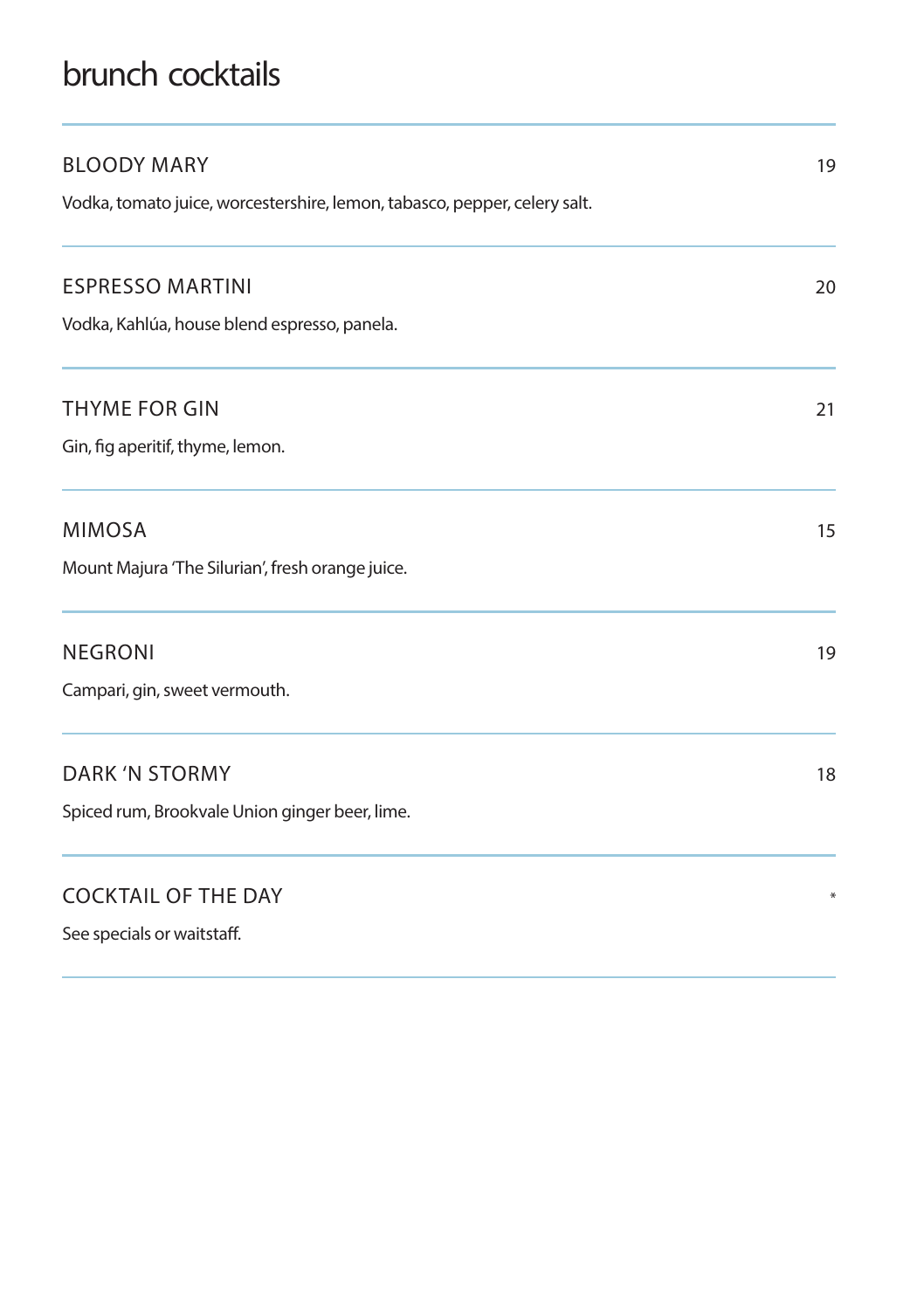# beer + cider

| <b>COAST ALE</b><br>Capital Brewing Co. | 8.5 | <b>BEER OF THE MOMENT'</b><br>Please as our waitstaff. |     |
|-----------------------------------------|-----|--------------------------------------------------------|-----|
| <b>XPA</b><br>Capital Brewing Co.       | 8.5 | LIGHT BEER                                             | 8   |
| TRAIL PALE ALE<br>Capital Brewing Co.   | 8.5 | <b>GINGER BEER</b><br>Brookvale Union.                 | 9   |
|                                         |     | <b>APPLE CIDER</b><br>Batlow Cider Co.                 | 8.5 |

## vino

| <b>BUBBLES</b><br>Mount Majura<br>'The Silurian' [ACT] | 14/58 | RE<br>Βοι<br>Pin<br>Mo |
|--------------------------------------------------------|-------|------------------------|
| <b>WHITE</b><br>Mount Majura<br>Riesling [ACT]         | 13/58 | Lim                    |
| ROSÉ<br>Tempranillo Rosé<br><b>MADA [VIC]</b>          | 14/60 |                        |

| RFD                  |       |
|----------------------|-------|
| <b>Bourke Street</b> | 13/58 |
| Pinot Noir [ACT]     |       |
| Mount Majura         | 13/58 |
| Lime Kiln [ACT]      |       |
|                      |       |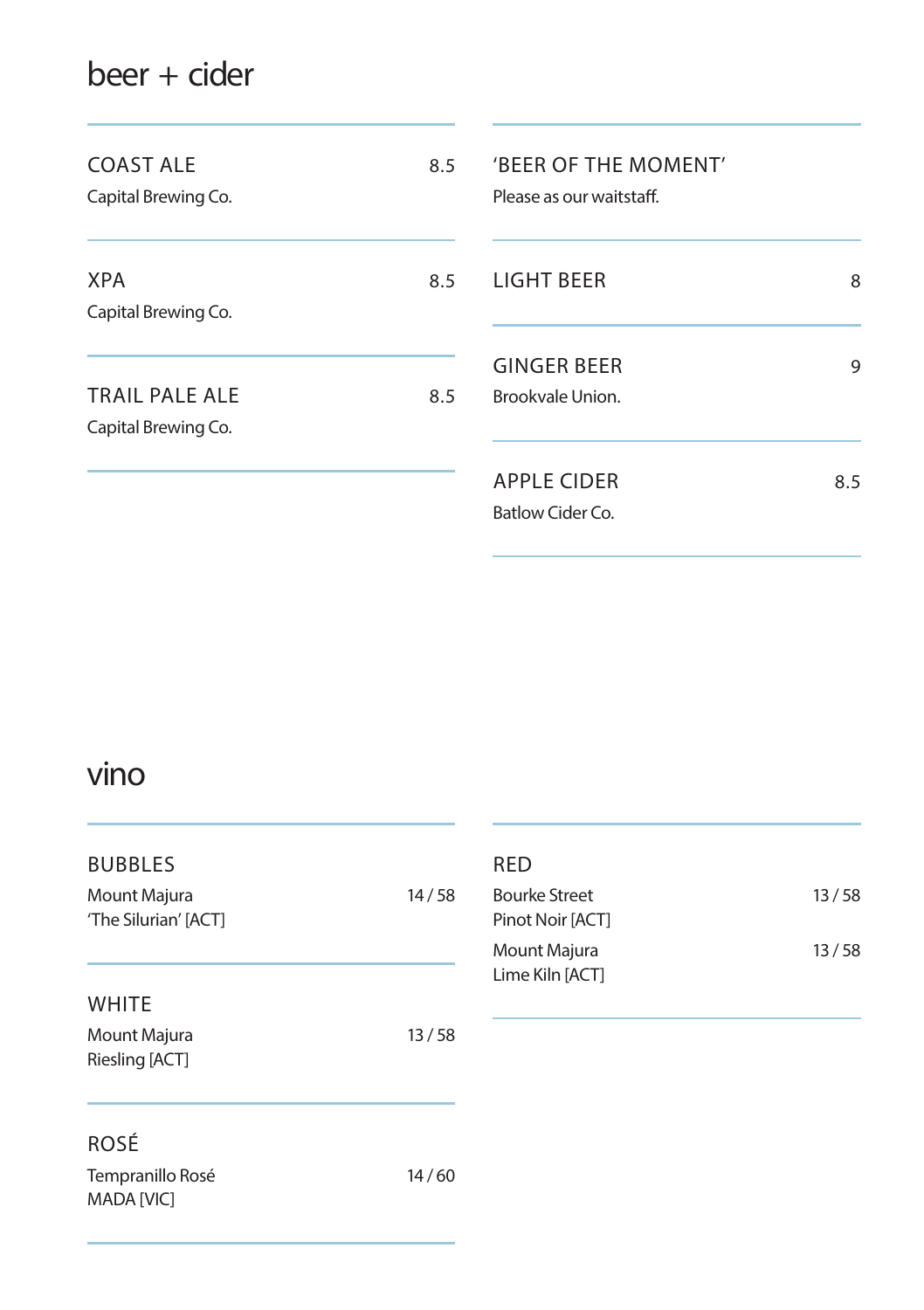## kids menu

| HAM & CHEESE TOASTIE                                    | 8  | KIDS CHICKEN BURGER<br>Crumbed chicken tenderloin, lettuce and<br>mayonnaise served with chips. | 13   |
|---------------------------------------------------------|----|-------------------------------------------------------------------------------------------------|------|
| EGG & HAM                                               | 10 | + add swiss cheese                                                                              | $+2$ |
| Choice of one poached, fried or scrambled egg           |    | + add tomato relish                                                                             | $+2$ |
| with grilled Balzanelli double smoked leg ham.          |    | + add caramelised onions                                                                        | $+2$ |
| <b>BREKKIE PLATE</b>                                    | 12 | LUNCH BOX                                                                                       | 15   |
| House porridge, vanilla yoghurt and seasonal<br>fruits. |    | Toastie, fruit and brownie.                                                                     |      |
|                                                         |    | <b>CRISP BARRAMUNDI BITES DF</b>                                                                | 16   |
|                                                         |    | With french fries and house-made seafood sauce.                                                 |      |



## Penny's daily take-away

Our takeaway range includes juices, dairy free chia pudding, muesli, salad, sandwiches and more, made fresh everyday!

## Sweet tooth?

Check out our dessert cabinet or ask one of our waitstaff for our range of housemade pastries.

pennyuniversitycafe.com